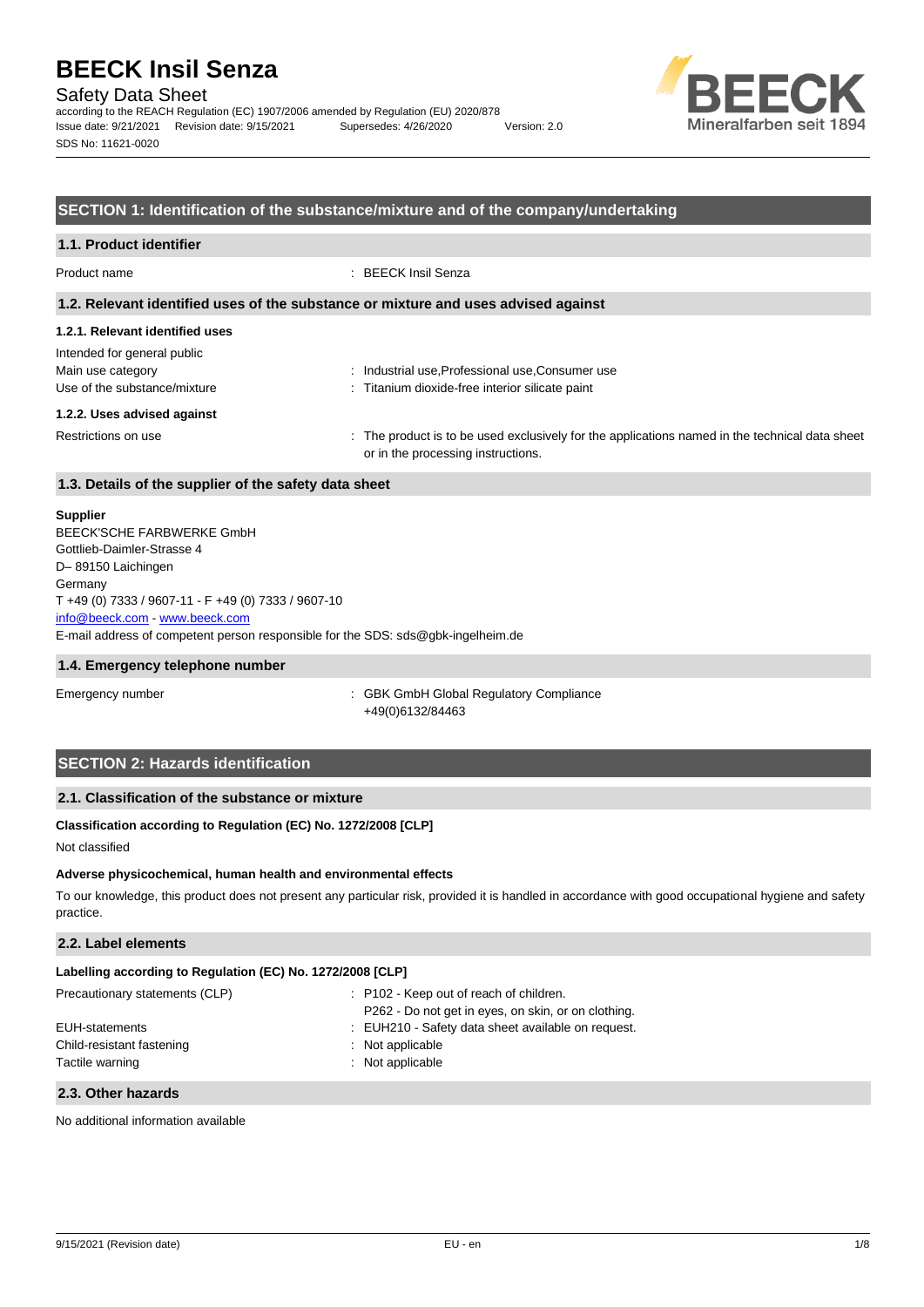Safety Data Sheet

according to the REACH Regulation (EC) 1907/2006 amended by Regulation (EU) 2020/878 SDS No: 11621-0020



## **SECTION 3: Composition/information on ingredients**

## **3.1. Substances**

Not applicable

## **3.2. Mixtures**

This mixture does not contain any substances to be mentioned according to the criteria of section 3.2 of REACH Annex II

## **SECTION 4: First aid measures**

## **4.1. Description of first aid measures**

| First-aid measures after inhalation   | : Remove person to fresh air and keep comfortable for breathing. |  |
|---------------------------------------|------------------------------------------------------------------|--|
| First-aid measures after skin contact | : Wash skin with plenty of water.                                |  |
| First-aid measures after eye contact  | : Rinse eyes with water as a precaution.                         |  |
| First-aid measures after ingestion    | : Call a poison center or a doctor if you feel unwell.           |  |
|                                       |                                                                  |  |

## **4.2. Most important symptoms and effects, both acute and delayed**

No additional information available

## **4.3. Indication of any immediate medical attention and special treatment needed**

Treat symptomatically.

| <b>SECTION 5: Firefighting measures</b>                    |                                                                                                                                             |
|------------------------------------------------------------|---------------------------------------------------------------------------------------------------------------------------------------------|
| 5.1. Extinguishing media                                   |                                                                                                                                             |
| Suitable extinguishing media                               | : Water spray. Dry powder. Foam. Carbon dioxide.                                                                                            |
| 5.2. Special hazards arising from the substance or mixture |                                                                                                                                             |
| Hazardous decomposition products in case of fire           | : Toxic fumes may be released.                                                                                                              |
| 5.3. Advice for firefighters                               |                                                                                                                                             |
| Protection during firefighting                             | : Do not attempt to take action without suitable protective equipment. Self-contained<br>breathing apparatus. Complete protective clothing. |

| <b>SECTION 6: Accidental release measures</b>                            |                                                                                                                                                                |
|--------------------------------------------------------------------------|----------------------------------------------------------------------------------------------------------------------------------------------------------------|
| 6.1. Personal precautions, protective equipment and emergency procedures |                                                                                                                                                                |
| 6.1.1. For non-emergency personnel                                       |                                                                                                                                                                |
| Emergency procedures                                                     | : Ventilate spillage area.                                                                                                                                     |
| 6.1.2. For emergency responders                                          |                                                                                                                                                                |
| Protective equipment                                                     | : Do not attempt to take action without suitable protective equipment. For further information<br>refer to section 8: "Exposure controls/personal protection". |
| 6.2. Environmental precautions                                           |                                                                                                                                                                |
| Avoid release to the environment.                                        |                                                                                                                                                                |
| 6.3. Methods and material for containment and cleaning up                |                                                                                                                                                                |
| Methods for cleaning up<br>Other information                             | : Take up liquid spill into absorbent material.<br>: Dispose of materials or solid residues at an authorized site.                                             |
| 6.4. Reference to other sections                                         |                                                                                                                                                                |
| For further information refer to section 13.                             |                                                                                                                                                                |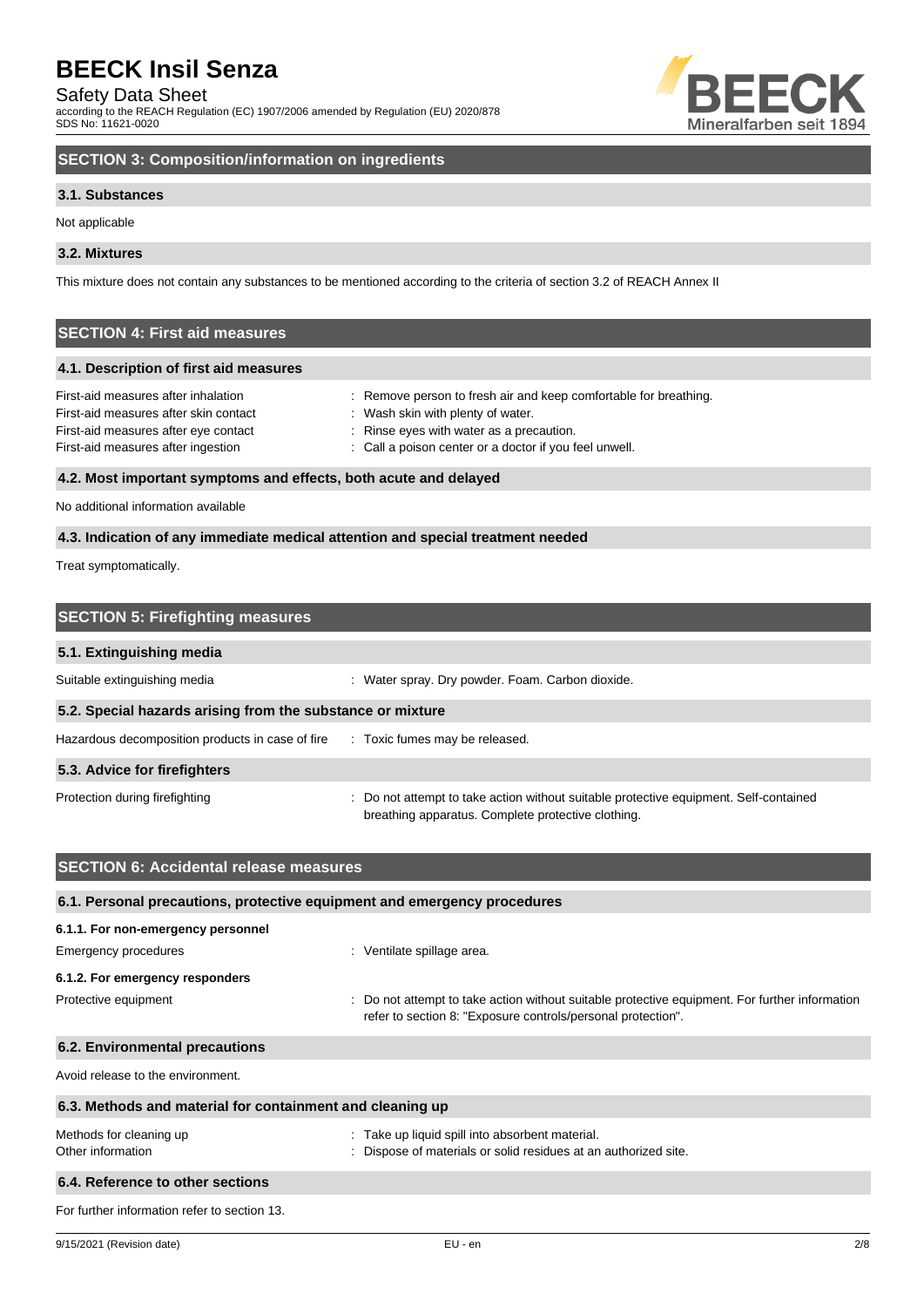## Safety Data Sheet

according to the REACH Regulation (EC) 1907/2006 amended by Regulation (EU) 2020/878 SDS No: 11621-0020



## **SECTION 7: Handling and storage**

## **7.1. Precautions for safe handling**

Precautions for safe handling state is ensure good ventilation of the work station. Wear personal protective equipment. Hygiene measures states of the state of the not eat, drink or smoke when using this product. Always wash hands after handling the product.

## **7.2. Conditions for safe storage, including any incompatibilities**

| Storage conditions  | : Store in a |
|---------------------|--------------|
| Storage temperature | : $5-25$ °C  |

: Store in a well-ventilated place. Keep cool. Keep out of frost.

## **7.3. Specific end use(s)**

See Section 1.

## **SECTION 8: Exposure controls/personal protection**

## **8.1. Control parameters**

## **8.1.1 National occupational exposure and biological limit values**

No additional information available

## **8.1.2. Recommended monitoring procedures**

No additional information available

## **8.1.3. Air contaminants formed**

No additional information available

## **8.1.4. DNEL and PNEC**

No additional information available

#### **8.1.5. Control banding**

No additional information available

## **8.2. Exposure controls**

## **8.2.1. Appropriate engineering controls**

#### **Appropriate engineering controls:**

Ensure good ventilation of the work station.

#### **8.2.2. Personal protection equipment**

**Personal protective equipment symbol(s):**



## **8.2.2.1. Eye and face protection**

**Eye protection:** Safety glasses

**8.2.2.2. Skin protection**

**Skin and body protection:** Wear suitable protective clothing

**Hand protection:** Protective gloves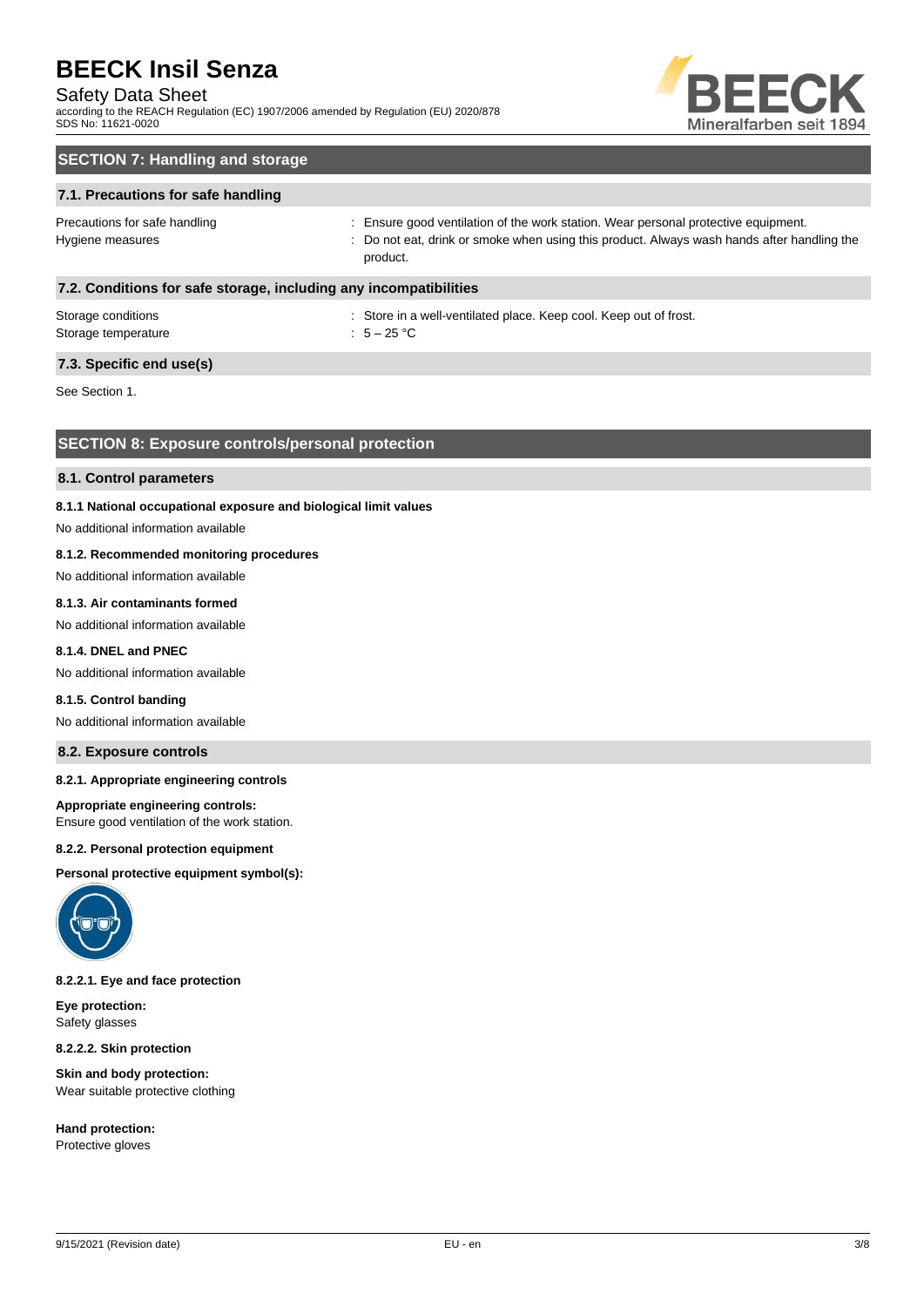## Safety Data Sheet

according to the REACH Regulation (EC) 1907/2006 amended by Regulation (EU) 2020/878 SDS No: 11621-0020

## **8.2.2.3. Respiratory protection**

### **Respiratory protection:**

In case of insufficient ventilation, wear suitable respiratory equipment

### **8.2.2.4. Thermal hazards**

No additional information available

### **8.2.3. Environmental exposure controls**

## **Environmental exposure controls:**

Avoid release to the environment.

## **SECTION 9: Physical and chemical properties**

## **9.1. Information on basic physical and chemical properties**

| Physical state                                  | Liquid                   |
|-------------------------------------------------|--------------------------|
| Colour                                          | White. toned.            |
| Odour                                           | Not available            |
| Odour threshold                                 | Not available            |
| Melting point                                   | Not available            |
| Freezing point                                  | Not available            |
| Boiling point                                   | Not available            |
| Flammability                                    | Not applicable           |
| <b>Explosive limits</b>                         | Not available            |
| Lower explosive limit (LEL)                     | Not available            |
| Upper explosive limit (UEL)                     | Not available            |
| Flash point                                     | Not available            |
| Auto-ignition temperature                       | Not available            |
| Decomposition temperature                       | Not available            |
| рH                                              | 11 ISO 4316              |
| Viscosity, kinematic                            | Not available            |
| Viscosity, dynamic                              | 5000 mPa-s               |
| Solubility                                      | Not available            |
| Partition coefficient n-octanol/water (Log Kow) | Not available            |
| Vapour pressure                                 | Not available            |
| Vapour pressure at 50 °C                        | Not available            |
| Density                                         | $1.42$ g/cm <sup>3</sup> |
| Relative density                                | Not available            |
| Relative vapour density at 20 °C                | Not available            |
| Particle size                                   | Not applicable           |
| Particle size distribution                      | Not applicable           |
| Particle shape                                  | Not applicable           |
| Particle aspect ratio                           | Not applicable           |
| Particle aggregation state                      | Not applicable           |
| Particle agglomeration state                    | Not applicable           |
| Particle specific surface area                  | Not applicable           |
| Particle dustiness                              | Not applicable           |

## **9.2. Other information**

## **9.2.1. Information with regard to physical hazard classes**

No additional information available

#### **9.2.2. Other safety characteristics**

VOC content : < 2 g/l

## **SECTION 10: Stability and reactivity**

## **10.1. Reactivity**

The product is non-reactive under normal conditions of use, storage and transport.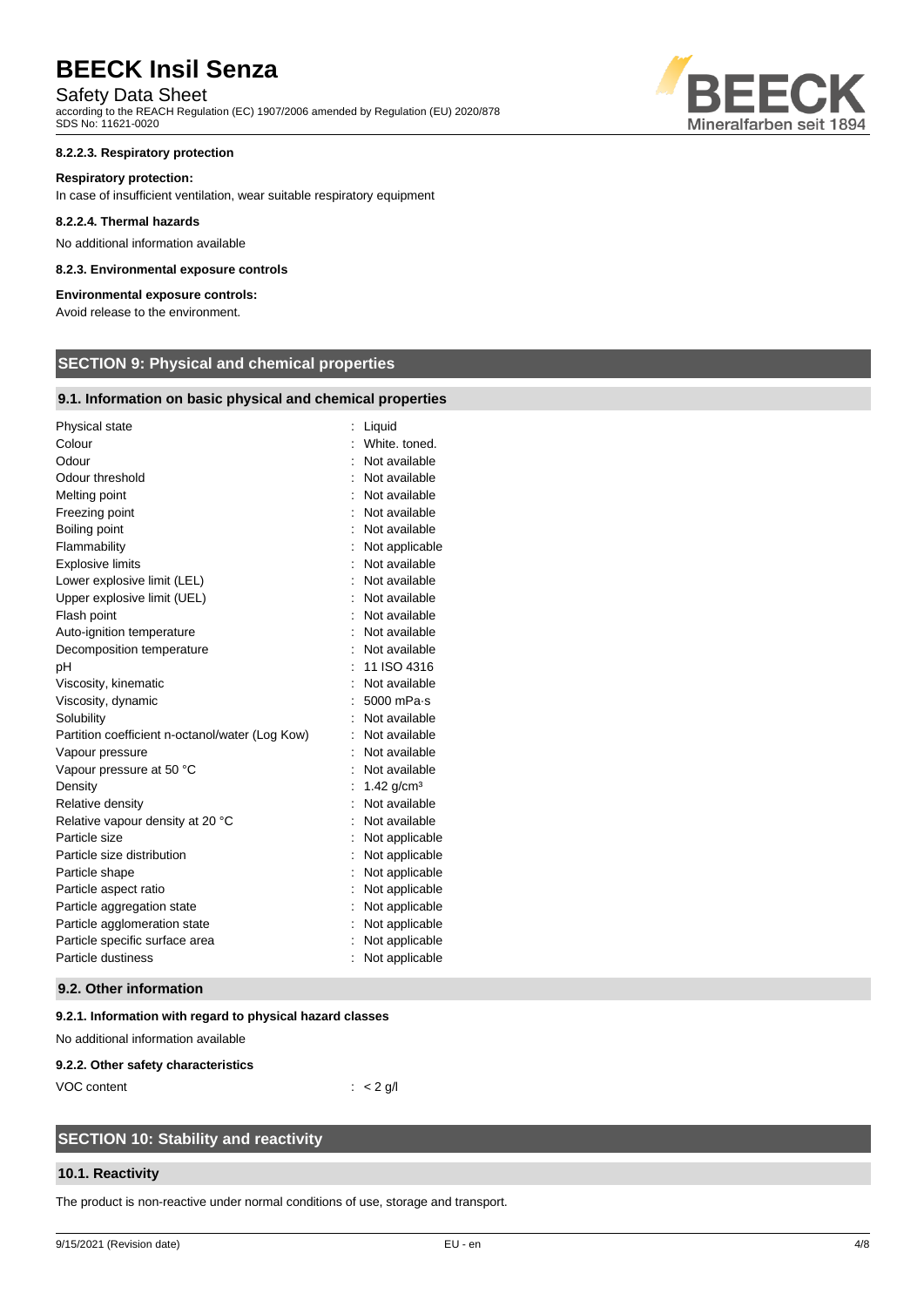Safety Data Sheet

according to the REACH Regulation (EC) 1907/2006 amended by Regulation (EU) 2020/878 SDS No: 11621-0020



## **10.2. Chemical stability**

Stable under normal conditions.

### **10.3. Possibility of hazardous reactions**

No dangerous reactions known under normal conditions of use.

## **10.4. Conditions to avoid**

None under recommended storage and handling conditions (see section 7).

## **10.5. Incompatible materials**

No additional information available

## **10.6. Hazardous decomposition products**

Under normal conditions of storage and use, hazardous decomposition products should not be produced.

## **SECTION 11: Toxicological information**

## **11.1. Information on hazard classes as defined in Regulation (EC) No 1272/2008**

| Acute toxicity (oral)             | : Not classified |
|-----------------------------------|------------------|
| Acute toxicity (dermal)           | : Not classified |
| Acute toxicity (inhalation)       | : Not classified |
| Skin corrosion/irritation         | : Not classified |
|                                   | pH: 11 ISO 4316  |
| Serious eye damage/irritation     | : Not classified |
|                                   | pH: 11 ISO 4316  |
| Respiratory or skin sensitisation | : Not classified |
| Germ cell mutagenicity            | : Not classified |
| Carcinogenicity                   | : Not classified |
| Reproductive toxicity             | : Not classified |
| STOT-single exposure              | : Not classified |
| STOT-repeated exposure            | : Not classified |
| Aspiration hazard                 | : Not classified |
|                                   |                  |

### **11.2. Information on other hazards**

No additional information available

| <b>SECTION 12: Ecological information</b>                                        |                                                                                                                                                |
|----------------------------------------------------------------------------------|------------------------------------------------------------------------------------------------------------------------------------------------|
| 12.1. Toxicity                                                                   |                                                                                                                                                |
| Ecology - general<br>Hazardous to the aquatic environment, short-term<br>(acute) | : The product is not considered harmful to aquatic organisms nor to cause long-term adverse<br>effects in the environment.<br>: Not classified |
| Hazardous to the aquatic environment, long-term<br>(chronic)                     | : Not classified                                                                                                                               |
| 12.2. Persistence and degradability                                              |                                                                                                                                                |
| No additional information available                                              |                                                                                                                                                |
| 12.3. Bioaccumulative potential                                                  |                                                                                                                                                |
| No additional information available                                              |                                                                                                                                                |
| 12.4. Mobility in soil                                                           |                                                                                                                                                |
| No additional information available                                              |                                                                                                                                                |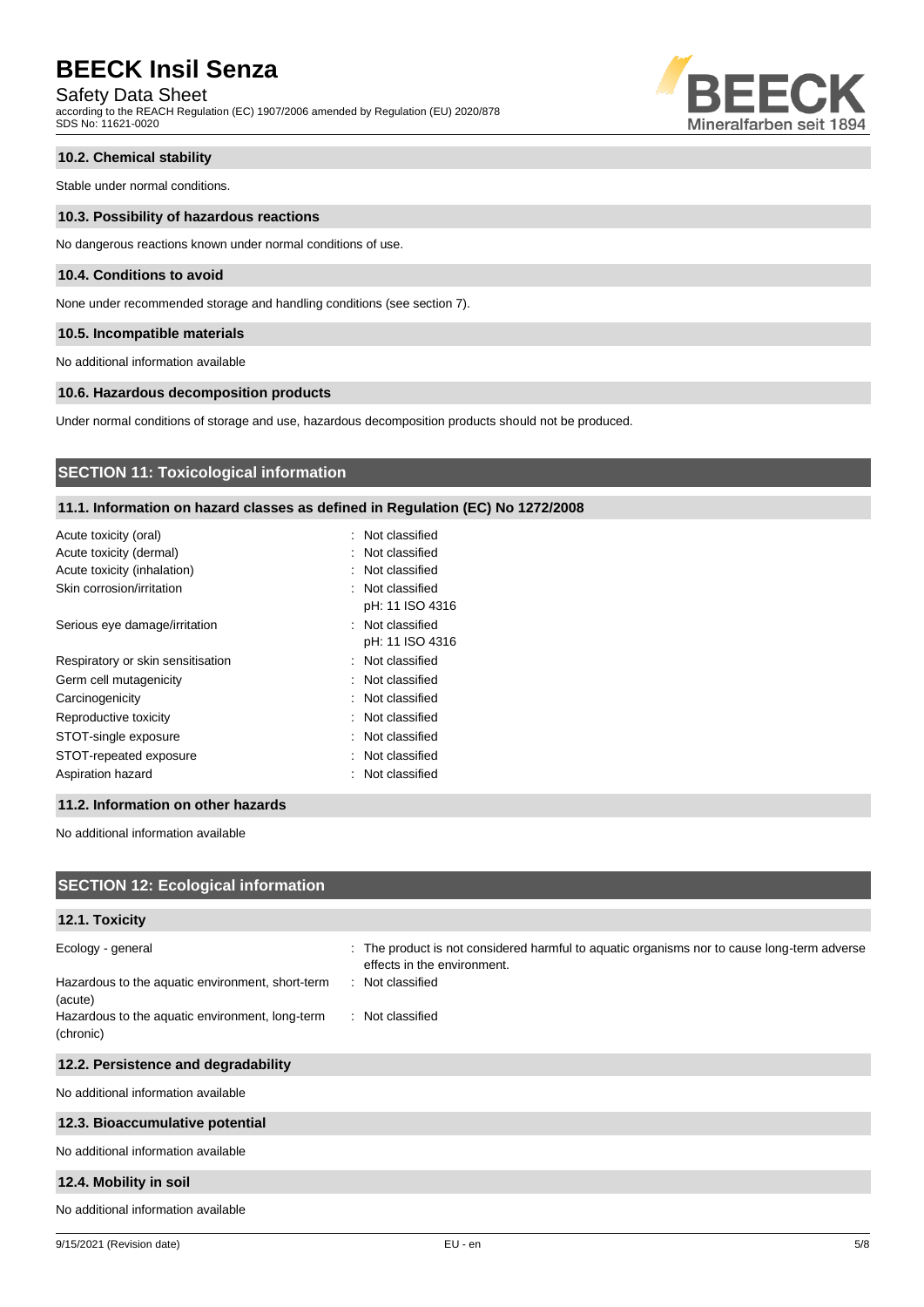## Safety Data Sheet

according to the REACH Regulation (EC) 1907/2006 amended by Regulation (EU) 2020/878 SDS No: 11621-0020



## **12.5. Results of PBT and vPvB assessment**

No additional information available

#### **12.6. Endocrine disrupting properties**

No additional information available

## **12.7. Other adverse effects**

No additional information available

## **SECTION 13: Disposal considerations**

### **13.1. Waste treatment methods**

European List of Waste (LoW) code : 08 01 12 - waste paint and varnish other than those mentioned in 08 01 11

Waste treatment methods : Dispose of contents/container in accordance with licensed collector's sorting instructions.

## **SECTION 14: Transport information**

## In accordance with ADR / IMDG / IATA / ADN / RID

| <b>ADR</b>                             | <b>IMDG</b>   | <b>IATA</b>   | <b>ADN</b>    | <b>RID</b>    |
|----------------------------------------|---------------|---------------|---------------|---------------|
| 14.1. UN number or ID number           |               |               |               |               |
| Not regulated                          | Not regulated | Not regulated | Not regulated | Not regulated |
| 14.2. UN proper shipping name          |               |               |               |               |
| Not regulated                          | Not regulated | Not regulated | Not regulated | Not regulated |
| 14.3. Transport hazard class(es)       |               |               |               |               |
| Not regulated                          | Not regulated | Not regulated | Not regulated | Not regulated |
| 14.4. Packing group                    |               |               |               |               |
| Not regulated                          | Not regulated | Not regulated | Not regulated | Not regulated |
| 14.5. Environmental hazards            |               |               |               |               |
| Not regulated                          | Not regulated | Not regulated | Not regulated | Not regulated |
| No supplementary information available |               |               |               |               |

## **14.6. Special precautions for user**

**Overland transport**

Not regulated

## **Transport by sea**

Not regulated

**Air transport**

Not regulated

### **Inland waterway transport** Not regulated

**Rail transport**

Not regulated

## **14.7. Maritime transport in bulk according to IMO instruments**

Not applicable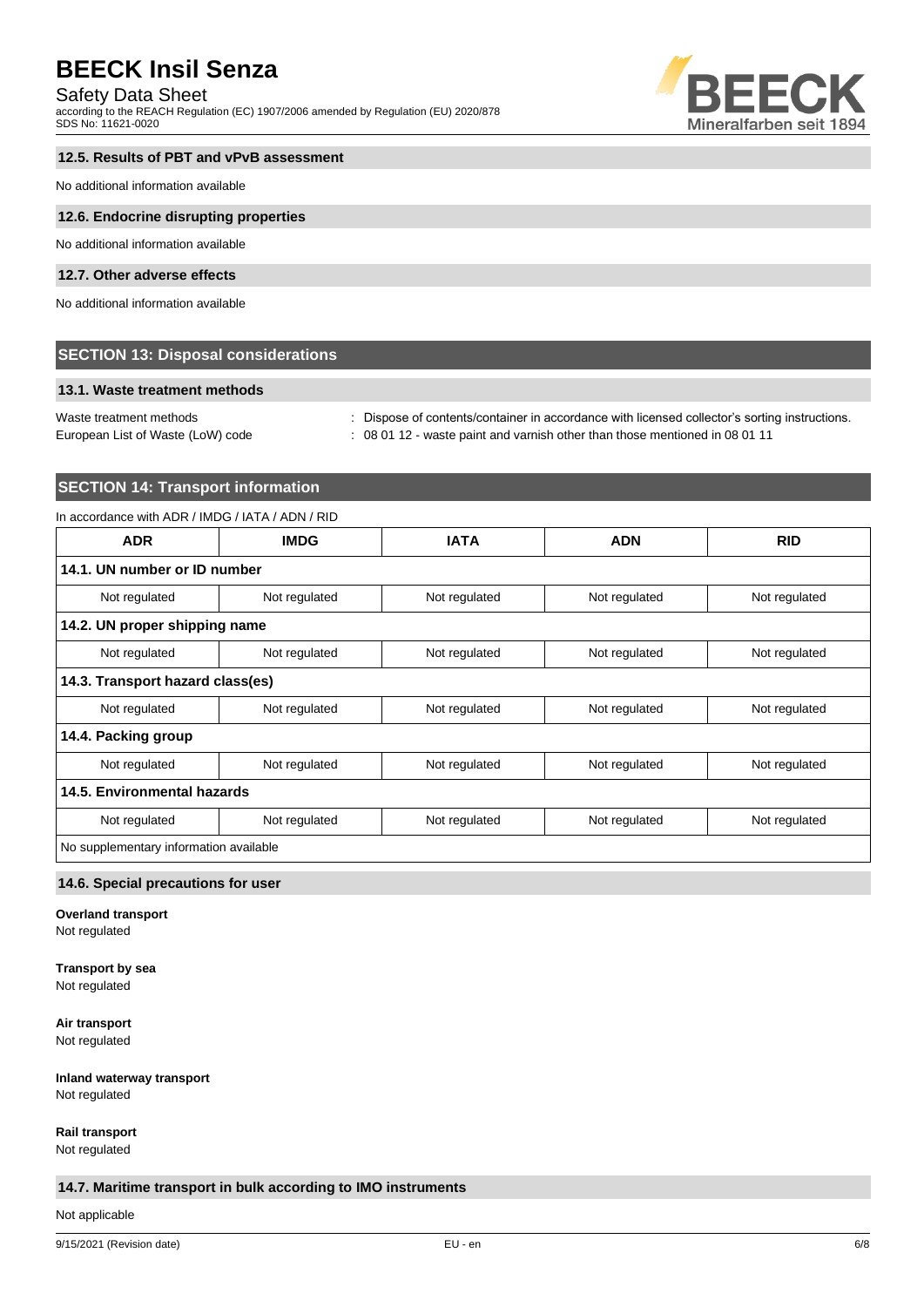Safety Data Sheet

according to the REACH Regulation (EC) 1907/2006 amended by Regulation (EU) 2020/878 SDS No: 11621-0020



## **SECTION 15: Regulatory information**

**15.1. Safety, health and environmental regulations/legislation specific for the substance or mixture**

## **15.1.1. EU-Regulations**

Contains no REACH substances with Annex XVII restrictions

Contains no substance on the REACH candidate list

Contains no REACH Annex XIV substances

Contains no substance subject to Regulation (EU) No 649/2012 of the European Parliament and of the Council of 4 July 2012 concerning the export and import of hazardous chemicals.

Contains no substance subject to Regulation (EU) No 2019/1021 of the European Parliament and of the Council of 20 June 2019 on persistent organic pollutants

Contains no substance subject to Regulation (EU) 2019/1148 of the European Parliament and of the Council of 20 June 2019 on the marketing and use of explosives precursors.

VOC content  $\qquad \qquad : \qquad < 2 \text{ g/l}$ 

## **15.1.2. National regulations**

No additional information available

## **15.2. Chemical safety assessment**

No chemical safety assessment has been carried out

## **SECTION 16: Other information**

| <b>Abbreviations and acronyms:</b> |                                                                                                 |  |
|------------------------------------|-------------------------------------------------------------------------------------------------|--|
| <b>ADN</b>                         | European Agreement concerning the International Carriage of Dangerous Goods by Inland Waterways |  |
| <b>ADR</b>                         | European Agreement concerning the International Carriage of Dangerous Goods by Road             |  |
| <b>ATE</b>                         | <b>Acute Toxicity Estimate</b>                                                                  |  |
| <b>BCF</b>                         | <b>Bioconcentration factor</b>                                                                  |  |
| <b>BLV</b>                         | Biological limit value                                                                          |  |
| <b>BOD</b>                         | Biochemical oxygen demand (BOD)                                                                 |  |
| COD                                | Chemical oxygen demand (COD)                                                                    |  |
| <b>DMEL</b>                        | Derived Minimal Effect level                                                                    |  |
| <b>DNEL</b>                        | Derived-No Effect Level                                                                         |  |
| EC-No.                             | European Community number                                                                       |  |
| <b>EC50</b>                        | Median effective concentration                                                                  |  |
| EN                                 | European Standard                                                                               |  |
| <b>IARC</b>                        | International Agency for Research on Cancer                                                     |  |
| <b>IATA</b>                        | International Air Transport Association                                                         |  |
| <b>IMDG</b>                        | International Maritime Dangerous Goods                                                          |  |
| <b>LC50</b>                        | Median lethal concentration                                                                     |  |
| LD50                               | Median lethal dose                                                                              |  |
| <b>LOAEL</b>                       | Lowest Observed Adverse Effect Level                                                            |  |
| <b>NOAEC</b>                       | No-Observed Adverse Effect Concentration                                                        |  |
| <b>NOAEL</b>                       | No-Observed Adverse Effect Level                                                                |  |
| <b>NOEC</b>                        | No-Observed Effect Concentration                                                                |  |
| <b>OECD</b>                        | Organisation for Economic Co-operation and Development                                          |  |